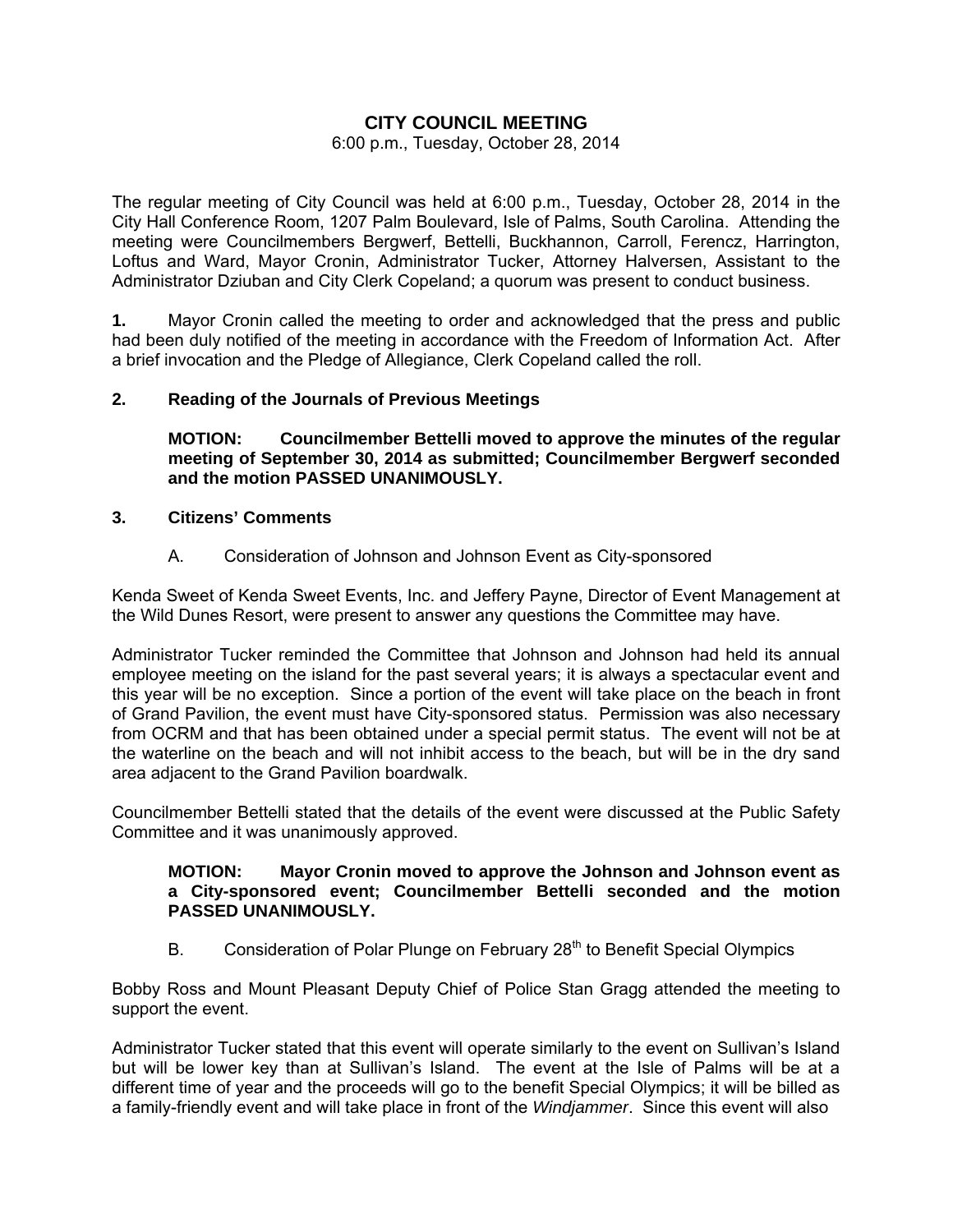be on the beach, it must be given City-sponsored status; the sponsors have agreed to abide by all of the City's rules and to provide the City with the appropriate insurance.

Councilmember Bettelli reported that this event received unanimously approval from the Public Safety Committee.

### **MOTION: Councilmember Bettelli moved to approve a Polar Plunge benefitting Special Olympics on February 28th as a City-sponsored event; Councilmember Bergwerf seconded and the motion PASSED UNANIMOUSLY.**

3. Presentation of FY14 Financial Audit by David Phillips and Genia Kornegay of Greene Finney & Horton

A copy of the PowerPoint presentation is attached to the historical record of the meeting along with copies of the management letter and the financial audit.

Mr. Phillips stated that the audit was completed in late September and early October. Before getting into the presentation, he thanked the IOP staff, particularly Administrator Tucker and Treasurer Suggs, stating that his firm could not get the audit ready as early or as well as it has without their help. He noted that he works with many municipalities across the state and that the City is blessed with the quality of staff for the size of the City.

He stated that a couple of years ago the best opinion an auditor could bestow was an unqualified opinion; today that unqualified opinion has been changed to an unmodified opinion and that is what the City was issued.

After the presentation, Councilmember Ward referred to the statement at the beginning of the presentation as follows:

"The City's responsibility: effective internal controls:"

He asked whether those internal controls are tested as a part of the audit process. Mr. Phillips responded that the auditors do walk-throughs, but they do not test all controls to reduce substantive testing costs. He noted that an auditor can test controls and not test as much of the account balances; he explained that the firm's auditors test more transactions to ensure that they were handled properly.

Councilmember Ward stated that, if there were discrepancies in certain funds, the auditors would not be testing those controls.

The Councilmember then referred to page 49 of the financial statements to the section headed "Litigation" and quoted that:

 "The City is periodically the subject of litigation by a variety of plaintiffs. The City management believes that such amounts claimed by these plaintiffs, net of the applicable insurance coverage, are immaterial."

Mr. Phillips reported that every year they talk with management and to the City Attorney to determine whether there are potential risks; they also determine whether the insurance will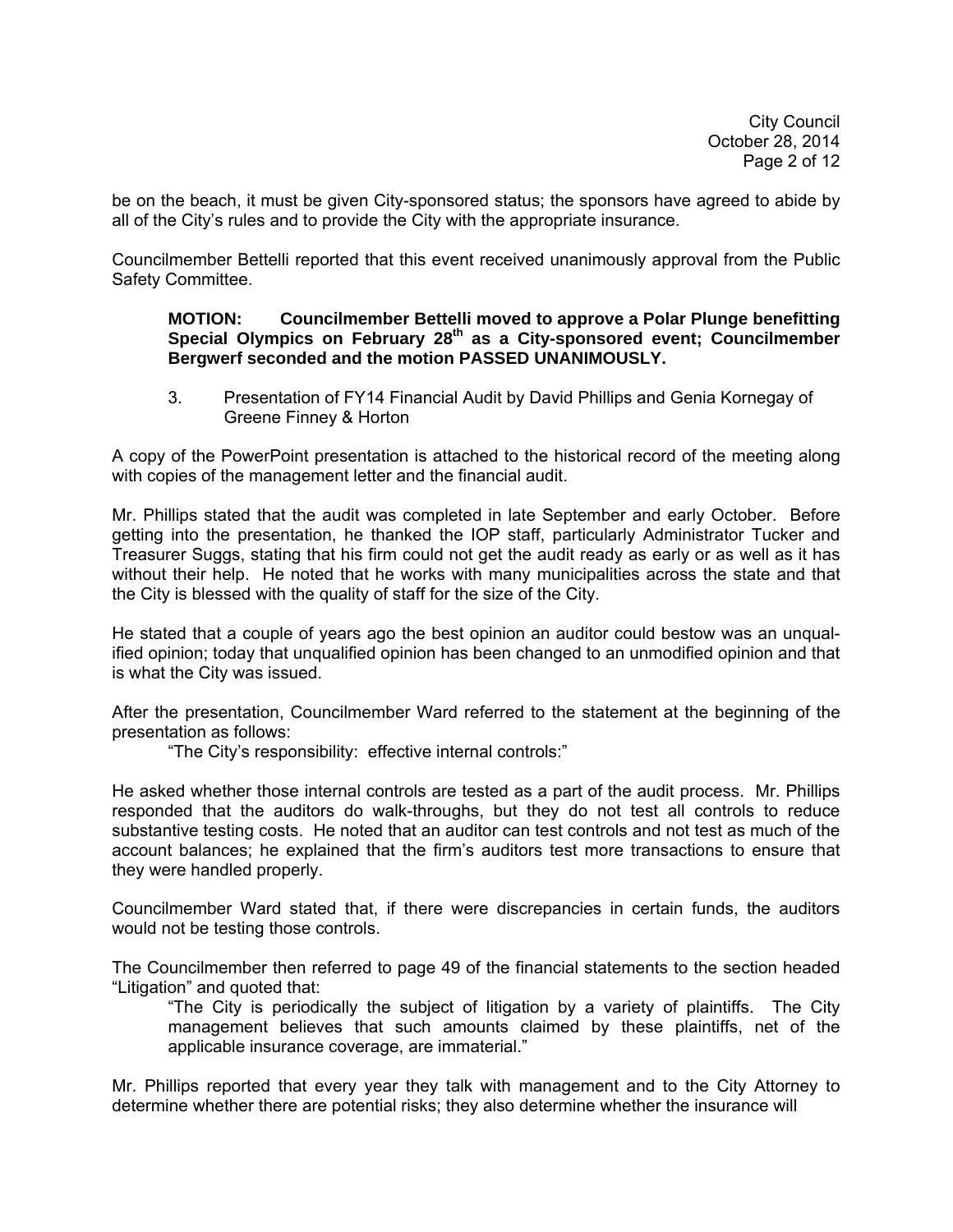City Council October 28, 2014 Page 3 of 12

cover claims. He noted that management evaluates, and, based on what they see today, they do not see anything with significant exposure for the City; he added that the auditors confirm with lawyers who are working on the case with a legal letter asking the status of the claim and the size of risk to the City. The lawyers typically respond if that risk is significant. Mr. Phillips stated that the legal letters are sent to any attorney who is handling litigation, claims or assessment; anything that is being worked on is relevant.

Councilmember Carroll asked Mr. Phillips how many municipalities of similar size he audits across South Carolina; Mr. Phillips replied that the number is about ten (10). In follow-up, the Councilmember asked how the Isle of Palms "stacked up" with the others. Mr. Phillips said that, based on management and on how well the City's records are done, the Isle of Palms is at the top in the sense of the information that is being given to Council. He said that there are many smaller municipalities that do not have the resources or a CPA, like Treasurer Suggs, requiring much more assistance from the auditors; they may receive an unmodified opinion, but the auditors will have a lot of findings where IOP has no findings.

Councilmember Carroll's final question was, do cities of similar size with enterprise funds, marinas, he continued that the City has future visions for the marina, but they cost money. Mr. Phillips responded that IOP is the only client with a marina.

Responding to the Mayor's inquiry, Mr. Phillips stated that what he has been told by Standard & Poors and Moody's is that, as long as the state plan is about-average funded, the City will not be affected or down-graded by its proportionate share of the retirement systems' underfunding which must be reflected in the FY15 audit.

# **4. Reports from Standing Committees**

# **A. Ways and Means Committee**

From the meeting of September 30, the Mayor related that the Treasurer had reported that the City was one-third (⅓) of the way through FY15, making the target for revenue and expenses to the General Funds to be about twenty-five percent (25%) of the FY15 budget. In the General Fund, revenues are at twelve percent (12%) of budget through September 20, 2014, and expenditures were at twenty-one percent (21%) of budget. In the tourism funds, Municipal Accommodations Taxes are running two percent (2%) ahead of the same period in FY14, and Hospitality Taxes are thirteen percent (13%) greater than the same period in FY14. At this meeting, Mayor Cronin acknowledged that Conde Nast readers have voted Charleston as the Number One city to visit to visit for the fourth year in a row, and the Isle of Palms has been voted one (1) of the best islands in the world – number twenty-eight (28) on the list. The Isle of Palms is also in the top ten (10) for best islands in the United States.

> 1. Award of a Sole Source Contract to Carolina Waste in the Amount of \$30,000 for the Replacement of the Trash Compactor budgeted at \$30,000

# **MOTION: Mayor Cronin moved to award a sole source contract to Carolina Waste as detailed above; Councilmember Ward seconded.**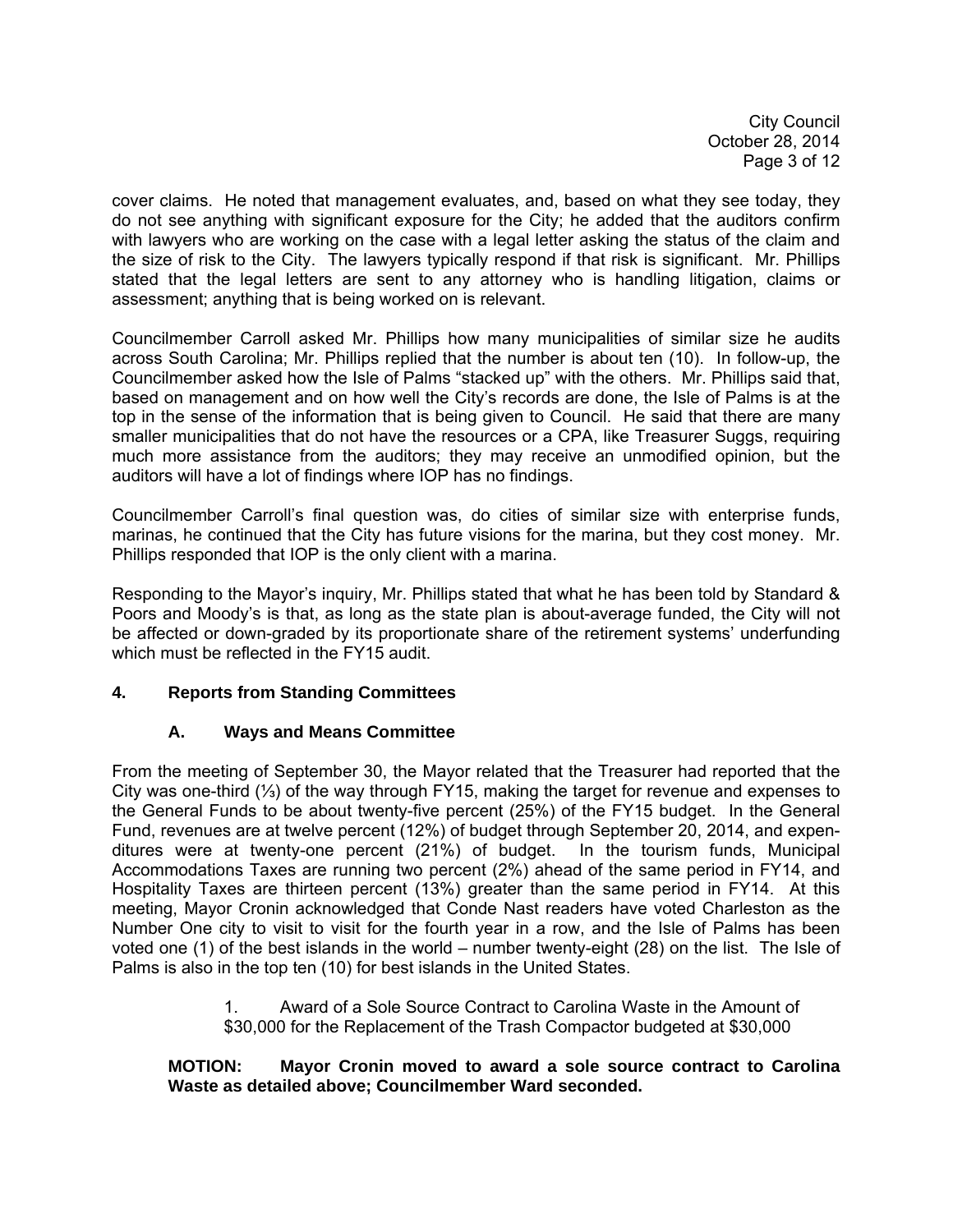City Council October 28, 2014 Page 4 of 12

Councilmember Ward asked when the new compactor would be installed and was told by Director Pitts that the unit would be delivered in four to six (4-6) weeks.

## **VOTE: The motion PASSED UNANIMOUSLY.**

2. Award of a Sole Source Contract to VC3 for Master Services Agreement

The Mayor stated that VC3 is the City's provider for the internet base and security back-up system; this agreement is a framework agreement that establishes the terms and conditions under which all subsequent relationships with VC3 will be governed.

#### **MOTION: Mayor Cronin moved to approve the Master Services Agreement with VC3; Councilmember Bettelli seconded and the motion PASSED UNANIMOUSLY.**

3. Award of a Sole Source Contract to Chris Jones in an Amount not to exceed \$20,000 for the Update to the Local Comprehensive Beach Management Plan

### **MOTION: Mayor Cronin moved to award the sole source contract Chris Jones for an amount not to exceed \$20,000; Councilmember Loftus seconded.**

The Mayor noted that Mr. Jones had produced the original plan and is quite involved with FEMA and other regulatory agencies that are involved with the beach management plan.

Councilmember Carroll asked whether Mr. Jones would consider the proposed beach access parking plan, and the Mayor assured him that parking would be an integral part of the plan.

#### **VOTE: The motion PASSED UNANIMOUSLY.**

 4. Recommendation from the Public Safety Committee to Mutually Terminate Zambelli's Contract to Re-bid the Fireworks Contract

#### **MOTION: Councilmember Ward moved to mutually terminate Zambelli's contract and to re-bid the fireworks contract; Councilmember Bergwerf seconded and the motion PASSED UNANIMOUSLY.**

5. Recommendation for Assignment of Baker Infrastructure Group to R.B. Baker, a Division of Reeves for 2014 Shoal Management Plan and Award of a Change Order in the Amount of \$810,500

**MOTION: Mayor Cronin moved to assign the Baker Infrastructure Group contract to R.B. Baker, a division of Reeves; Councilmember Bettelli seconded and the motion PASSED UNANIMOUSLY.** 

**MOTION: Mayor Cronin moved to award a change order in the amount of \$810,500; Councilmember Loftus seconded.**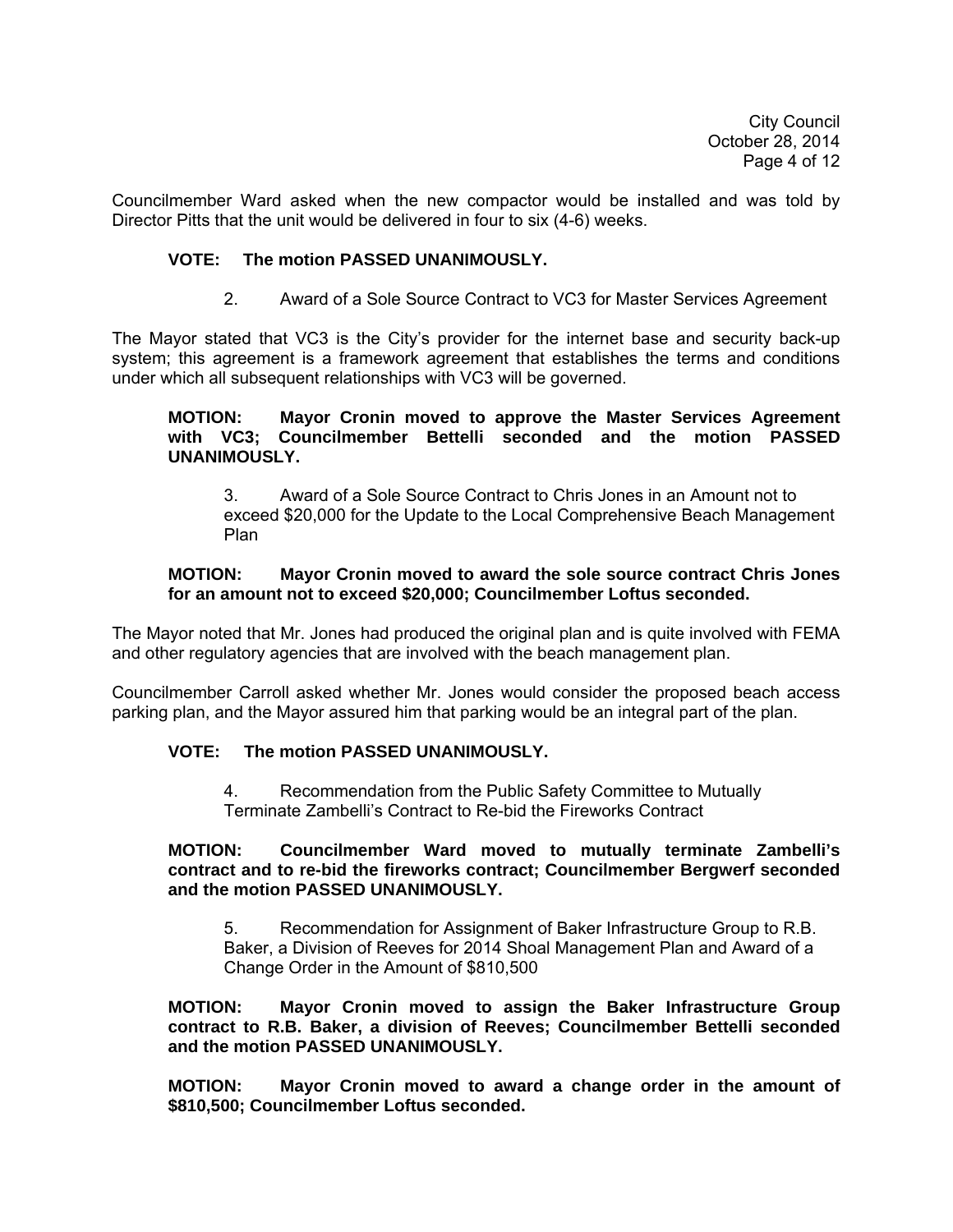City Council October 28, 2014 Page 5 of 12

Councilmember Ward sought confirmation that the project would be under-budget, and the Mayor stated that it would. To be paid from the balance of funds would be engineering costs and personnel expense for the monitoring and counting of the trucks and for security at the site.

The Mayor stated that, if approved at this meeting, work on the project will begin Monday, November 3<sup>rd</sup>.

# **VOTE: The motion PASSED UNANIMOUSLY.**

6. Consideration of Charleston County Making Repairs to Seahorse Court in the amount of \$4,634.86

## **MOTION: Mayor Cronin moved to approve \$4,634.86 for Charleston County to make the repairs to Seahorse Court; Councilmember Bettelli seconded.**

Councilmember Bergwerf noted that this will be an un-budgeted expense.

Administrator Tucker explained that the generator cost less than was budgeted and staff will use those excess funds to pay for this repair.

# **VOTE: The motion PASSED UNANIMOUSLY.**

The Mayor reported that the Committee had a short discussion about the Isle of Palms serving as host city for the winter meeting of the South Carolina City/County Managers Association.

Mayor Cronin announced that a special meeting of Council has been set for 5:30 p.m., Monday, November  $3<sup>rd</sup>$  to specifically discuss the beach access parking management plan. The Mayor said that the City has some support on the legislative level if SCDOT will not work with the City to make accommodations for residents. When pushed for details, the Mayor replied that the discussion was about every resident with a vehicle registered on the island may receive a free parking permit for anywhere on the island. Councilmember Ward then asked if accommodations would also be made for their guests; to which the Mayor responded that the conversation did not get that far.

The Mayor indicated that a lively discussion occurred relative to golf carts and their movement on the island; if necessary, the City could seek legislation to effect changes for the island.

The next Ways and Means Committee meeting will be at 5:45 p.m. on November 18<sup>th</sup>.

B. Public Safety Committee

From the meeting of October 9, Councilmember Bettelli reported that three (3) attendees spoke during Citizens' Comments; each was seeking City approval to hold events on the island. The first was John Kane of Race 13.1; he wanted to hold a race event that could draw as many as fifteen hundred (1,500) participants. The Committee agreed that this event would disrupt the island's traffic and have a negative impact on parking; they chose not to recommend it as a Citysponsored event. The Committee unanimously agreed to recommend the Johnson and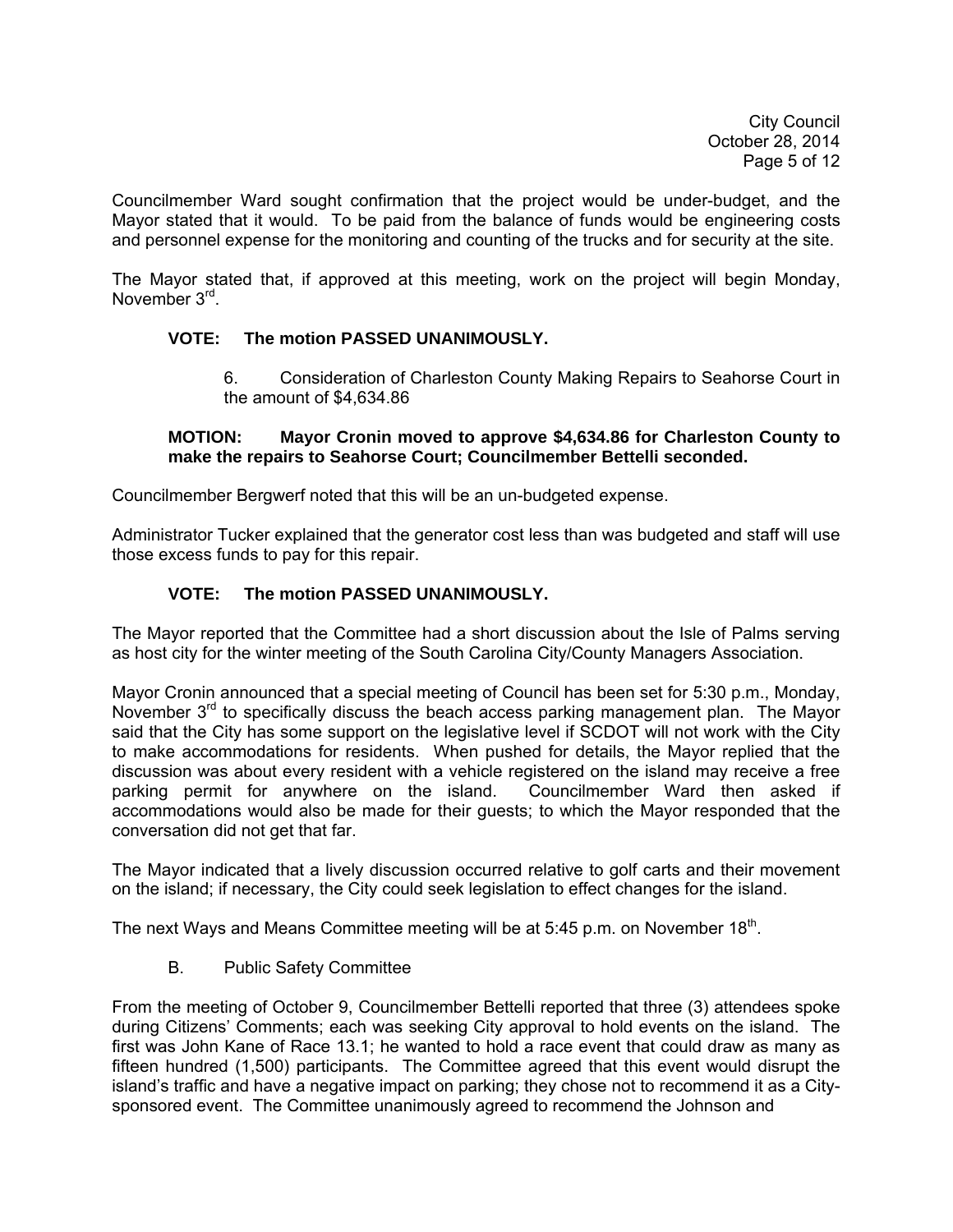City Council October 28, 2014 Page 6 of 12

Johnson event to Council as a City-sponsored event, as well as the Polar Plunge to benefit Special Olympics. Parking on the land-side of Palm Boulevard between 21<sup>st</sup> and 41<sup>st</sup> Avenues was discussed, and the Committee agreed to pursue parking four-feet (4 ft.) from the pavement on the land-side of Palm Boulevard. Covered previously in the Ways and Means Committee report, the Committee voted unanimously to mutually terminate the fireworks contract between the City and Zambelli's and to re-bid the contract.

Councilmember Bettelli asked Chief Buckhannon and Captain Usry to give their presentation of a new service the Police Department will provide; this software program allows citizens to get information on criminal and non-criminal reports written by officers for a period of twelve (12) years. A resident can look generally at what is happening on the island or key into a specific area or a particular type of crime; hot spots on the island will appear on the map as a cluster of markers.

The Committee reviewed the state golf cart law; the Committee indicated that they would like to legally get from one end of the island to the other. The Administrator voiced her understanding that there are two (2) ways to accomplish this, i.e. first a change in state law that could take as much as two (2) years and second taking a portion of the right-of-way between  $18<sup>th</sup>$  and  $20<sup>th</sup>$ Avenues out of the state system. When the Committee reviewed the updated job descriptions for the Police Department, Chair Bettelli noted that the changes to the job descriptions were primarily reflective of the title changes in the department as well as the addition of the statement:

 "Refers to policy and procedures manuals, computer manuals codes/laws/ordinances/ regulations, publications and reference tests, etc."

After discussion, the Committee unanimously approved the job descriptions as presented.

From the Fire Department's monthly report, Councilmember Bettelli stated that personnel responded to a variety of calls, for instance:

- Swimmers were stranded on a sandbar by a circling shark and prohibiting their return to shore; a jet ski was sent to return them to shore;
- A traumatic injury on Capers Island where personnel loaded and transported the patient to the Dewees Island helicopter landing area and took the husband to the IOP marina so he could go to the hospital;
- A report of a golf cart on fire on the golf course; fire was out when personnel arrived, but they advised owner to have the cart checked by an authorized repair facility.

In September, personnel responded to a total of sixty-six (66) calls with thirty-four (34) for EMS; four (4) pre-incident surveys were done. Several response times for Charleston County EMS were longer than preferred, but the Chief noted that Charleston County EMS has recently changed its staffing patterns, which may account for the times. Thirty-five (35) fire inspections were conducted that produced a total of one hundred fourteen (114) violations. Five (5) members of the Department completed the instructor training program.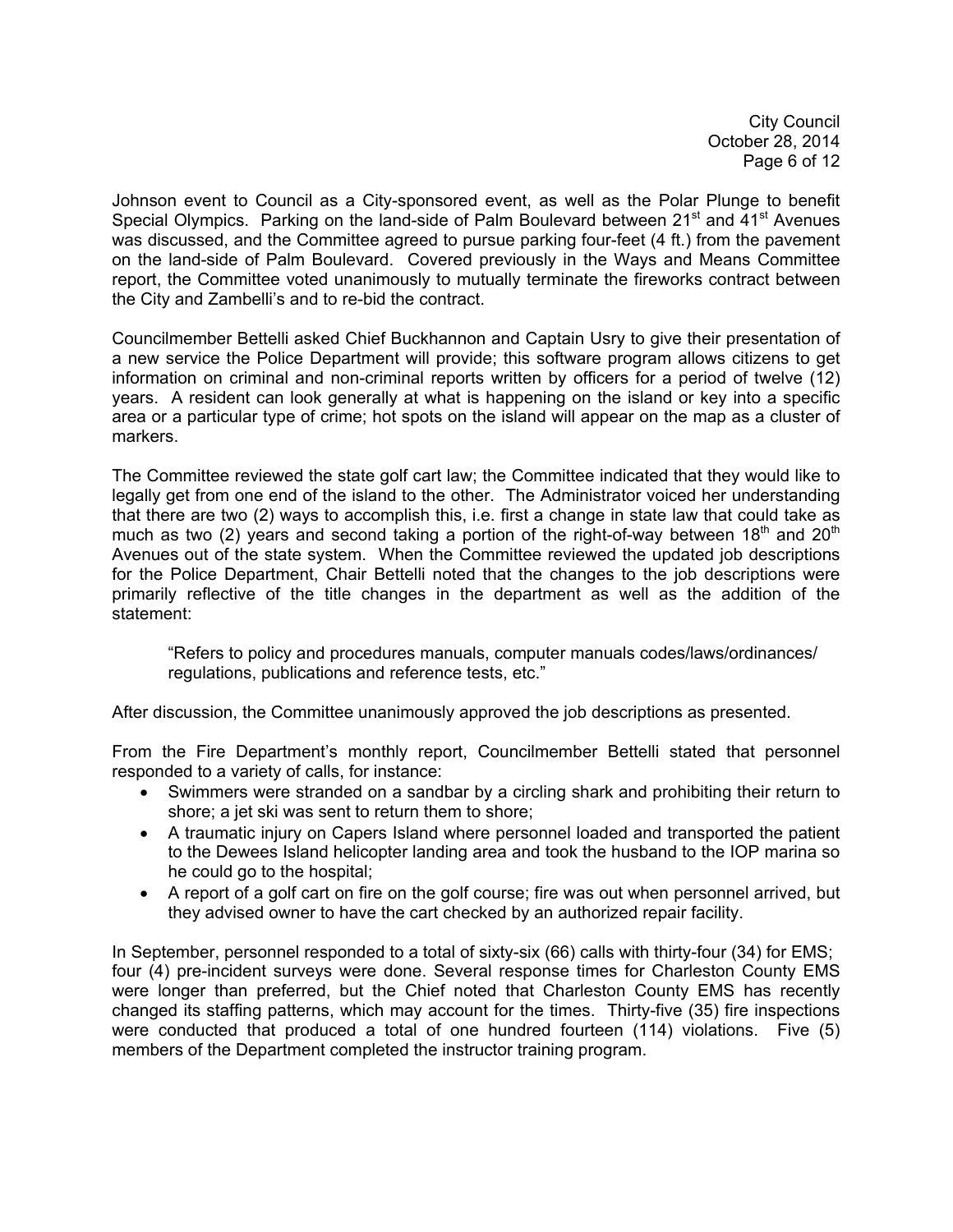City Council October 28, 2014 Page 7 of 12

From the Police Department report, Councilmember Bettelli noted that in September, personnel responded to two (2) incidents when golf carts had been stolen and returned with serious damage; the Councilmember again asked residents to secure golf carts with more than the key.

Department personnel held a "Coffee with a Cop" at Harris Teeter on Wednesday, September  $10<sup>th</sup>$ ; various topics were discussed with thirty to forty (30-40) residents and visitors. A total of four thousand seven hundred sixty-one (4,761) calls were received by the Charleston County Dispatch for service to the Isle of Palms, Sullivan's Island or the National Park Service; four thousand forty-two (4,042) calls were for the IOP Police Department. A total of three hundred sixty (360) traffic stops were made in September, and one hundred four (104) stops resulted in a ticket being issued. Forty-one (41) arrests were made in the month and again the majority was for alcohol violations. Officers responded to twenty-three (23) noise complaints; twenty (20) received warnings, two (2) were unfounded, and one (1) citation was issued.

The next Public Safety Committee meeting will be at 10:00 a.m., Thursday, November  $6<sup>th</sup>$  in the Conference Room.

C. Public Works Committee

At the meeting of October  $8<sup>th</sup>$ , Director Pitts reported that the main focus of work for the month of September had been pumping water at  $46<sup>th</sup>$  Avenue through  $52<sup>nd</sup>$  Avenue. When discussing Seahorse Court, Administrator Tucker said that the City has not received the intergovernmental agreement from Charleston Court; she added that, in the past, the County has not required such an agreement for each project. For previous projects with the County, the City has paid for all materials while the County provided the labor and equipment at no charge. Director Pitts indicated that the problem on Seahorse County was not stormwater related, but some portion might qualify for NPDES funds. The Administrator reported that SCE&G has been given the "go ahead" for the Front Beach lighting project with some portion installed by Christmas. The Committee discussed the City trash compactor on JC Long Boulevard; the purchase was approved earlier in the meeting.

The next meeting of the Public Works Committee will be at 5:30 p.m. on Wednesday, November 5<sup>th</sup> in the Conference Room.

D. Recreation Committee

Councilmember Carroll reported that the September rains had played havoc with game schedules and delayed work on the ball fields, but everything seems to be getting back on track. The work on the ball fields has nearly been completed, just in time for the softball season. Registration for youth basketball has started, and the fall programs and activities have resumed. Some members of the Keenagers group have formed a walking group; their goal is walk for thirty (30) minutes. Classes offered to City employees at no charge are BOSU, Semi-personal Training, Total Body Challenge, Pilates, Yoga and Zumba. The Community Wellness Fair held September  $25<sup>th</sup>$  was a big success with eighty-five (85) residents and forty-seven (47) employees participating. The IOP Connector Run had approximately fifteen hundred (1,500) participants; Director Page complemented the Fire and Police personnel for their assistance and support. For the Ghostly Tide Tales on Friday, October  $24<sup>th</sup>$ , "the weather was perfect and the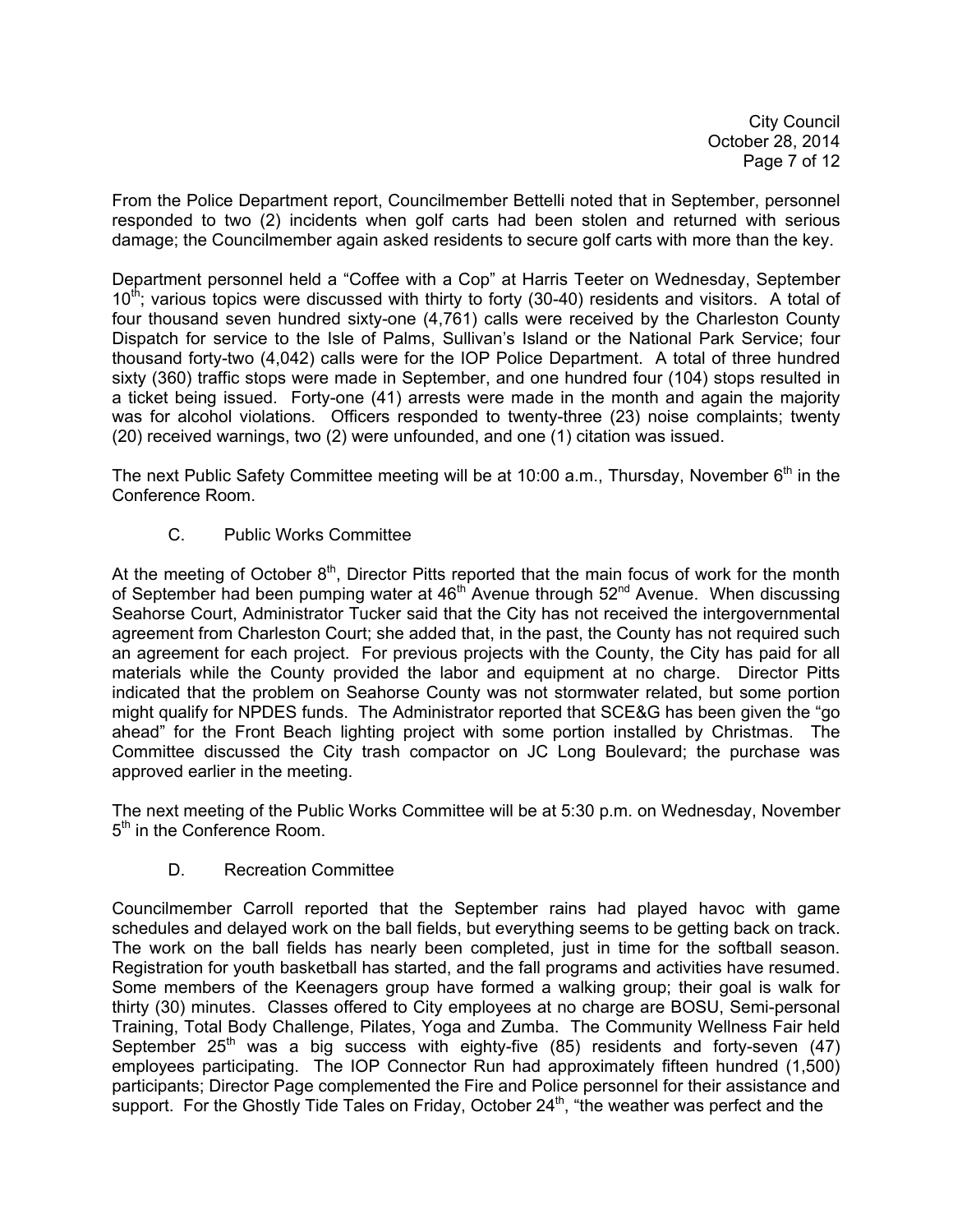City Council October 28, 2014 Page 8 of 12

tales were scary" according to the Councilmember; approximately three hundred (300) people attended. Again the Police Department did a great job in getting everyone safely across the street. The annual Halloween Carnival was held at the Rec Center on Friday, October 31<sup>st</sup> from 5 to 7 p.m. The always-popular Holiday Street Festival is scheduled for Saturday, December 6<sup>th</sup> from 2 p.m. until 7 p.m. on Front Beach. As budgeted, Shelia Redmon is getting quotes to reline the gym floor and to paint the posts and ceiling on the extension porch.

The Recreation Committee will hold its next meeting at 9:00 a.m., Wednesday, November 4 in the Conference Room.

F. Personnel Committee

Councilmember Ferencz reported that the Personnel Committee held its regular meeting and two (2) special meetings in October, i.e., October  $8<sup>th</sup>$ , October 22<sup>nd</sup> and October 23<sup>rd</sup>, respectively; she then reported on the results of the meetings. The first order of business for the meetings of October  $8<sup>th</sup>$  and  $22<sup>nd</sup>$  was the revisions of the job description and evaluation tool for the position of City Administrator; pursuant to discussions, the job description as revised was unanimously approved at the October 22<sup>nd</sup> meeting. The job descriptions for the City Treasurer and Assistant Administrator were re-considered; with the title change to Assistant City Administrator, the Committee tasked Administrator Tucker and Assistant Dziuban to develop a job description that would focus more on the decision-making responsibilities of the Assistant Administrator and less on the social media responsibilities. The Committee agreed that the changes proposed by staff fully described the job functions that the City Treasurer performs. The newly developed Assistant City Administrator's job description was presented at the Special Meeting of October 23<sup>rd</sup> and unanimously approved by the Committee. The approval at the October 23<sup>rd</sup> meeting meant that all updated/revised job descriptions for the Police Department, General Government and the Public Works Department would be presented to City Council for approval at the October  $28<sup>th</sup>$  meeting.

## **MOTION: Councilmember Ferencz moved to adopt the job descriptions presented for the City Administrator, Assistant City Administrator, City Treasurer, Public Works Assistant Director and thirteen (13) job descriptions from the Police Department, including Communications Specialist; Councilmember Harrington seconded.**

Councilmember Ward asked about the job evaluation form for the City Administrator, and Councilmember Ferencz said that it would be presented to Council at its November meeting. He thanked the Personnel Committee for their hard work on the job descriptions and added that a new evaluation tool for the City Administrator was his main focus.

Councilmember Bettelli indicated that the Public Works Committee had not acted on the job description for the Public Works Assistant Director.

**AMENDMENT: Mayor Cronin amended the motion not to approve the job description for the Public Works Assistant Director; Councilmember Bettelli seconded.**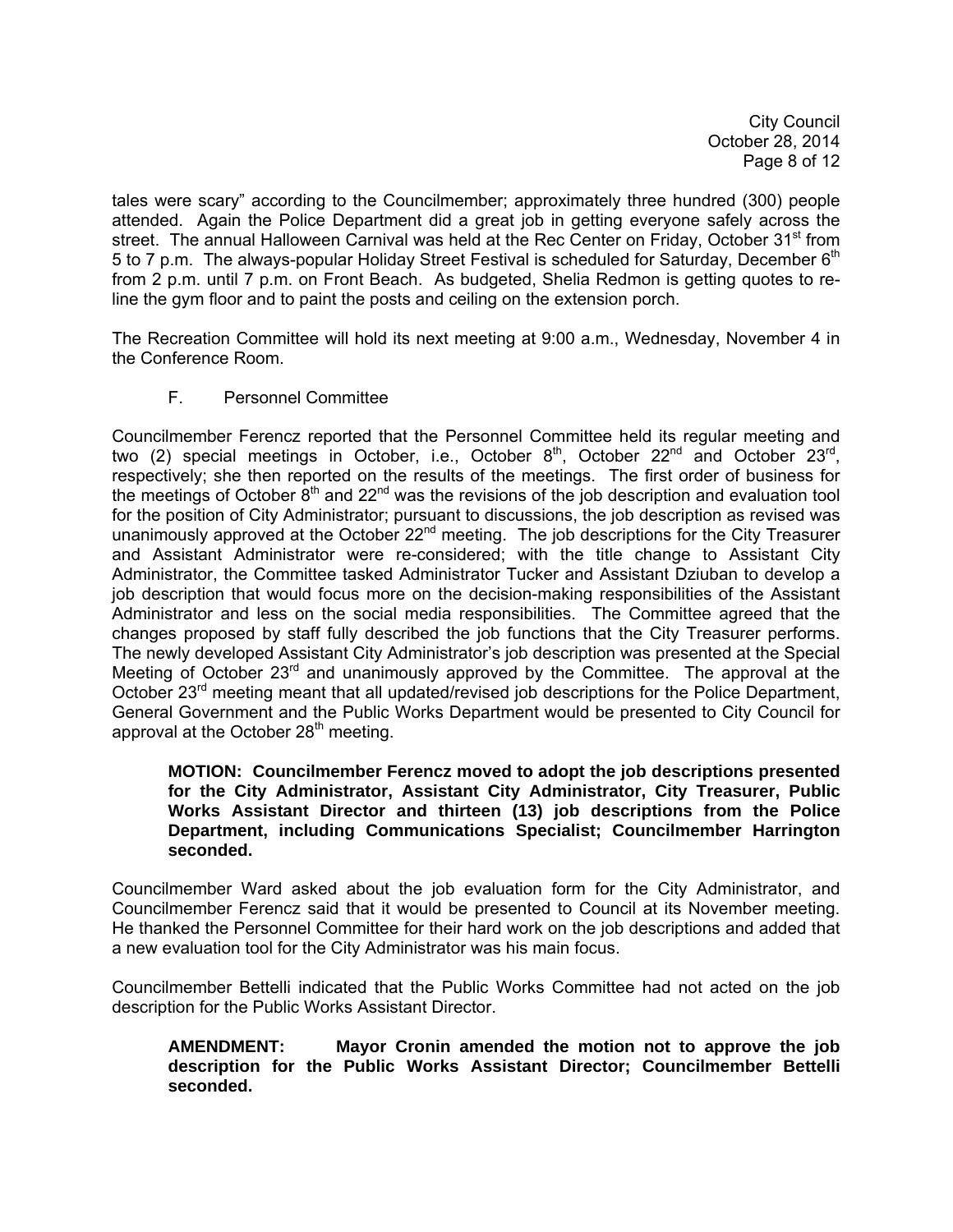City Council October 28, 2014 Page 9 of 12

Councilmember Loftus suggested that the amendment and original motion be withdrawn since all of the job descriptions could not be approved at this meeting; both Councilmembers Bettelli and Harrington, members of the Personnel Committee, disagreed, stating that the job descriptions were unanimously approved at the committee level.

## **AMENDMENT: The amendment PASSED UNANIMOUSLY.**

The Mayor remarked that, if a material change was made to a job description in the coming month, it could be approved at the November meeting.

## **VOTE ON MAIN MOTION: The motion PASSED on a vote of 8 to 1; Councilmember Carroll cast the dissenting vote.**

Councilmember Bettelli explained that the reason he had not wanted to discuss or make a recommendation from the meeting of October  $8<sup>th</sup>$  was that the full Committee was not present; he was of the opinion that an issue of this importance should be acted upon by the full Committee.

Councilmember Ferencz commented that the job evaluations for supervisory and nonsupervisory employees were approved by the Committee in September.

### **MOTION: Councilmember Ferencz moved to approve the evaluation tools for supervisory and non-supervisory employees; Councilmember Bergwerf seconded.**

Councilmember Ferencz reminded Council that the evaluation tool for the City Administrator was not included.

Councilmember Loftus asked for confirmation from the Committee that the evaluation for the City Administrator would be complete by the end of the year; Councilmember Ferencz stated that the plan was for the Committee to present that evaluation to Council at the November meeting.

# **VOTE: The motion PASSED UNANIMOUSLY.**

On the topic of appointments to boards and commissions for 2015, Councilmember Ferencz reported that the interviews have been completed and that one (1) candidate removed herself from consideration. At the meeting of November  $5<sup>th</sup>$ , the Committee will compile its recommenddations for Council's consideration.

There have been no staffing changes in October and the City is fully staffed.

The Safety Sweepstakes winners for September are Cathy Kennedy from the Building Department, Melissa Dawson from the Police Department, Charles Williams from Public Works and David Mello from the Fire Department.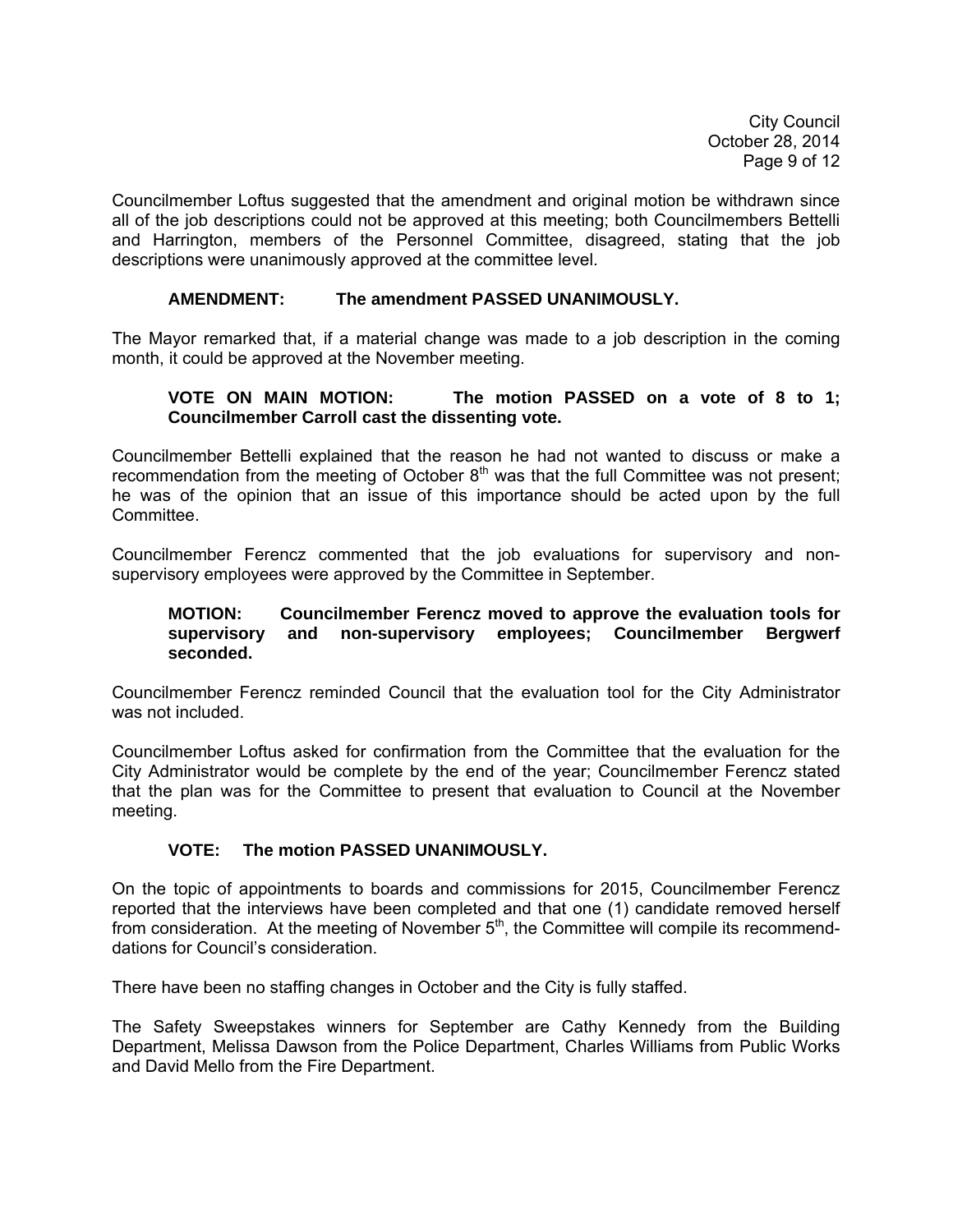The next meeting of the Personnel Committee will be at 10:00 a.m., Wednesday, November  $5<sup>th</sup>$ in Council Chambers.

# F. Real Property Committee

From the regular meeting of October  $14<sup>th</sup>$ , Councilmember Loftus noted that Jay Clarke from Morgan Creek Grill was present to inform the Committee that all of the restaurant's financial obligations with the City were current. Lengthy discussions followed on the Marina Outpost and Marina Joint Ventures (MJV) leases at the marina; Brian Berrigan, lessee, proposed removing the annual CPI adjustment to the lease and the additional rent provision of the leases be eliminated and for MJV to assume responsibility for the replacement of the walk-in freezer. In these most recent versions, Mr. Berrigan made no mention of a dry stack operation in the future that has been discussed previously. Councilmember Bergwerf added that parking is such an issue and making the marina a bigger and bigger business would only push more cars onto Waterway Boulevard, and residents there are unhappy now. She noted that she does not trust anything that is not in writing. Administrator Tucker noted that these lease amendments do not specifically address where the fiscal responsibility for the "big ticket" items at the marina fall. Councilmember Buckhannon recalled that the intent of the extended term lease was that the tenant would take responsibility for the repair/replacement of those assets. Mr. Berrigan commented that, if he and others invest three to four million dollars (\$3,000,000 – 4,000,000) to construct a dry-stack, it would take some time to recuperate the investment; he added that a dry-stack would be a fixed asset that would belong to the City with no financial outlay.

Director Kerr attended the meeting to update the Committee on its endeavor to provide additional handicap access to the beach; at the  $9<sup>th</sup>$  Avenue beach access, the City could put in a road-bed of sand shell from the road to the beach after re-aligning the path to its rightful place, and then add a four (4) inch base of sand shell and have it compacted to be like road. This plan has gotten OCRM approval and the City has been quoted thirty-six hundred dollars (\$3,600) for the work. Directors Pitts and Kerr identified  $42<sup>nd</sup>$  Avenue as the best beach access for handicap improvements; to accomplish this goal, the City would need an encroachment permit from SCDOT, the development of plans and to go through the competitive bid process; the estimated cost is ninety-five thousand dollars (\$95,000). Anticipating negative feedback from the neighbors and the cost, the Committee agreed to delay action on 42<sup>nd</sup> Avenue to a future date. Also discussed were the contract assignment and change order for R.B. Baker and the contract to Chris Jones to update the Comprehensive Local Beach Management Plan.

The Committee agreed to a Special Meeting at 5:30 p.m., Wednesday, October 29<sup>th</sup> to discuss the marina leases.

The Committee will hold its next meeting at 5:30 p.m. on Thursday, November  $6<sup>th</sup>$  in the Conference Room.

Referring to the walk-in freezer and the additional rent included in the leases, Councilmember Bettelli asked whether the replacement cost of the walk-in freezer was known; Councilmember Loftus replied that the details have not yet been discussed.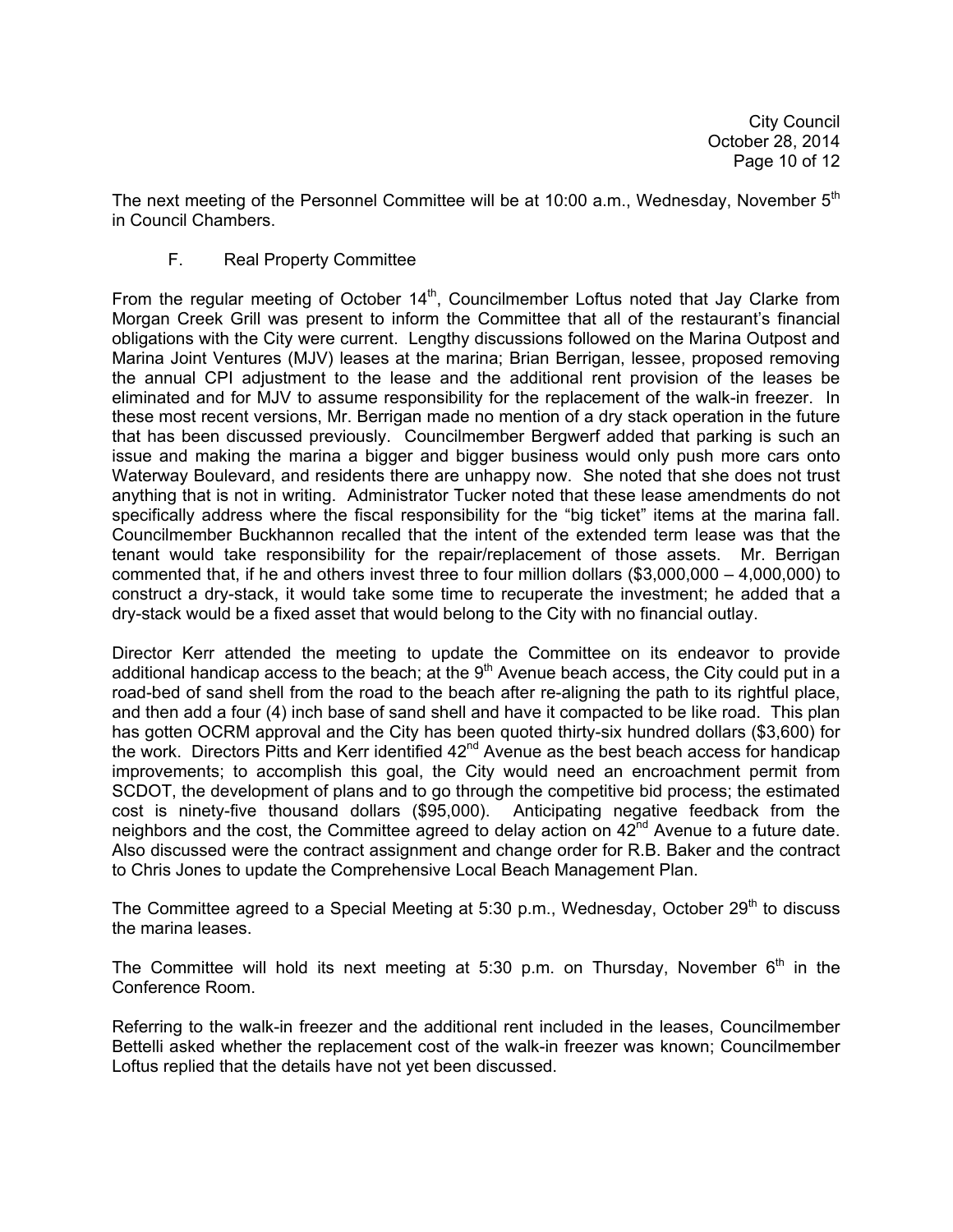City Council October 28, 2014 Page 11 of 12

Councilmember Buckhannon explained that the City was looking for a way that the lessee could absorb the costs of the replacement of the assets of furniture and fixtures; Mr. Berrigan had stated that he could not invest thousands on a five-year (5 yr.) lease. The plan was to extend the term of the leases to allow him to take on everything except the bulkhead, the fuel station and the docks.

Councilmember Ferencz asked how a thirty-year (30 yr.) lease fit into the long-range plan for the marina site as a whole. Administrator Tucker noted that the Planning Commission will now interview the people who submitted proposals; each has outlined the actions they would take. But, as Councilmember Buckhannon has stated, there are millions of dollars' worth of possible work that could be done at the marina site, and there are no reserves in City funds to fund those kinds of things, and the City has had not recent appetite for borrowing the money to do that work. Therefore, it becomes apparent by that process that, if the work is going to be done in other than a piecemeal fashion, there will need to be the infusion of private money and that will only happen with a longer term lease.

Councilmember Ferencz' final question was whether or not this action would set a precedent, i.e. would other tenants look for extended term leases? Administrator Tucker responded that other tenants may request it, but the City would not be obligated to do grant it.

Councilmember Buckhannon added that the current lessee has consistently been timely with his financial responsibilities to the City and the history established with the City would be major contributing factors.

# **5. Reports from City Officers, Boards and Commissions**

- **A. Accommodations Tax Advisory Committee** no meeting in October
- **B. Board of Zoning Appeals** no meeting in October
- **C. Planning Commission** minutes attached

# **6. REPORTS FROM SPECIAL OR JOINT COMMITTEES –** None

#### **7. PETITIONS RECEIVED, REFERRED OR DISPOSED OF** – None

#### **8. BILLS ALREADY IN POSSESSION OF COUNCIL**

 Second Reading of Ordinance 2014-05 – An Ordinance Authorizing the Transfer of all Right, Title and Interest that the City of Isle of Palms may have in the Properties Identified as TMS #568-12-00-301, TMS #571-07-00-029, TMS #568-12-00-004, TMS #568-09-00-042, TMS #571-05-00-175, and TMS #571-07-00-030, and Water and Sewer System Appurtenances and Easements, by QuitClaim Deed to the Isle of Palms Water and Sewer Commission.

**MOTION: Mayor Cronin moved waive the reading and to approve for Second Reading Ordinance 2014-05; Councilmember Ward seconded and the motion PASSED UNANIMOUSLY.**